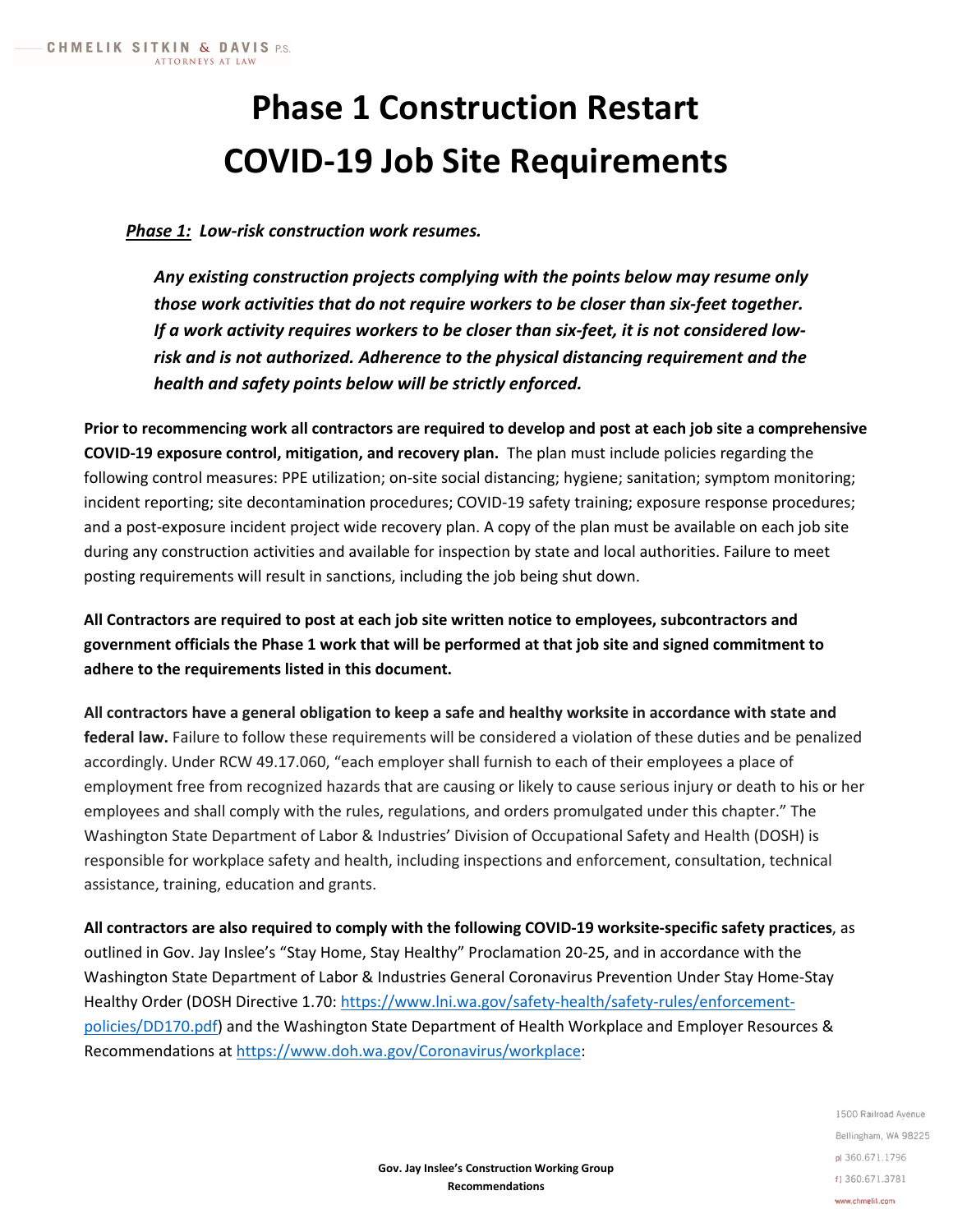#### **COVID-19 Site Supervisor**

1. A site-specific COVID-19 Supervisor shall be designated by the contractor at every job site to monitor the health of employees and enforce the COVID-19 job site safety plan. A designated COVID-19 Supervisor must be present at all times during construction activities, except on singlefamily residential job sites with 6 or fewer people on the site.

#### **COVID-19 Safety Training**

- 2. A Safety Stand-Down/toolbox talk/tailgate training must be conducted on all job sites on the first day of returning to work, and weekly thereafter, to explain the protective measures in place for all workers. Social distancing must be maintained at all gatherings.
- 3. Attendance will be communicated verbally and the trainer will sign in each attendee.
- 4. COVID-19 safety requirements shall be visibly posted on each jobsite.

#### **Social Distancing**

- 5. Social distancing of at least 6 feet of separation must be maintained by every person on the worksite at all times.
- 6. Gatherings of any size must be precluded by taking breaks and lunch in shifts. Any time two or more persons must meet, ensure minimum 6 feet of separation.
- 7. Identify "choke points" and "high-risk areas" on job sites where workers typically congregate and control them so social distancing is always maintained.
- 8. Minimize interactions when picking up or delivering equipment or materials, ensure minimum 6 foot separation.
- 9. To the extent practical allow only one trade/subcontractor at a time on a jobsite and maintain 6-foot separation social distancing for each member of that trade. If more than one trade/subcontractor must be on the job to complete the job then at a minimum all trades and subcontractors must maintain social distancing policies in accordance with this guidance.

#### **Personal Protective Equipment (PPE) – Employer Provided**

- 10. Provide personal protective equipment (PPE) such as gloves, goggles, face shields and face masks as appropriate, or required, for the activity being performed.
- 11. Masks, in accordance with Washington Department of Health guidelines, or as required by Washington Department of Labor & Industries (L&I) safety rules, must be worn at all times by every employee on the worksite.
- 12. Eye protection must be worn at all times by every employee while on worksite.
- 13. Gloves must be worn at all times by every employee while on worksite. The type of glove worn should be appropriate to the task. If gloves are not typically required for the task, then any type of glove is acceptable, including latex gloves.
- 14. If appropriate PPE cannot be provided, the worksite must be shut down.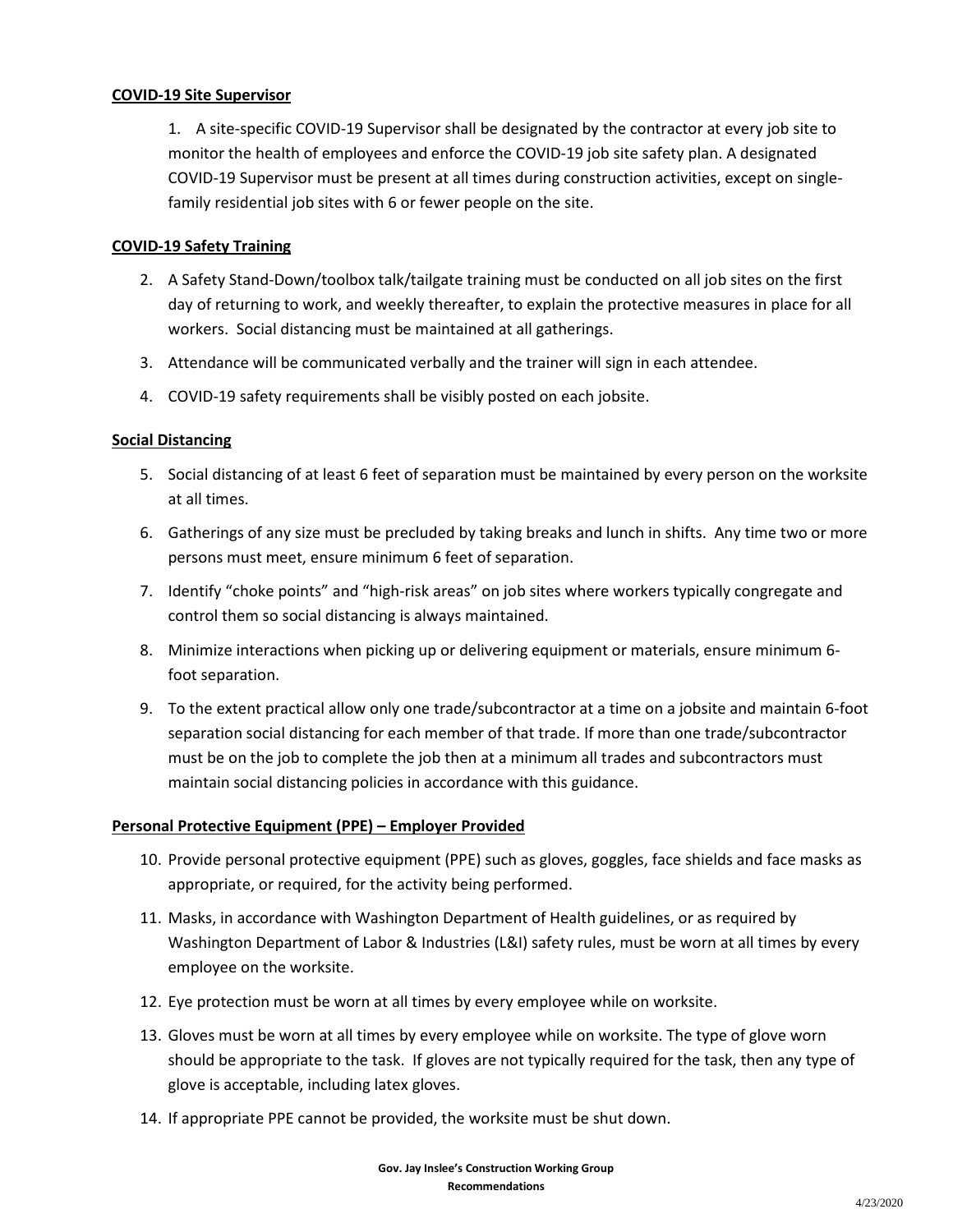#### **Sanitation and Cleanliness**

- 15. Soap and running water shall be abundantly provided on all job sites for frequent handwashing. Workers should be encouraged to leave their workstations to wash their hands regularly, before and after going to the bathroom, before and after eating and after coughing, sneezing or blowing their nose.
- 16. When running water is not available, portable washing stations, with soap, are required, per WAC 296-155-140 2(a) – (f). Alcohol-based hand sanitizers with greater than 60% ethanol or 70% isopropanol can also be used, but are not a replacement for the water requirement.
- 17. Post, in areas visible to all workers, required hygienic practices, including not to touch face with unwashed hands or with gloves; washing hands often with soap and water for at least 20 seconds; use hand sanitizer with at least 60% alcohol; cleaning and disinfecting frequently touched objects and surfaces such as workstations, keyboards, telephones, handrails, machines, shared tools, elevator control buttons, and doorknobs; covering the mouth and nose when coughing or sneezing as well as other hygienic recommendations by the U.S. Centers for Disease Control (CDC).
- 18. Make disinfectants available to workers throughout the worksite and ensure cleaning supplies are frequently replenished.
- 19. Frequently clean and disinfect high-touch surfaces on job sites and in offices, such as shared tools, machines, vehicles and other equipment, handrails, doorknobs, and portable toilets. If these areas cannot be cleaned and disinfected frequently, the jobsite shall be shut down until such measures can be achieved and maintained.
- 20. When the worksite is an occupied home, workers should sanitize work areas upon arrival, throughout the workday and immediately before they leave, and occupants should keep a personal distance of at least 10 feet.
- 21. If an employee reports feeling sick and goes home, the area where that person worked should be immediately disinfected.

#### **Employee Health/Symptoms**

- 22. Create policies which encourage workers to stay home or leave the worksite when feeling sick or when they have been in close contact with a confirmed positive case. If they develop symptoms of acute respiratory illness, they must seek medical attention and inform their employer.
- 23. Have employees inform their supervisors if they have a sick family member at home with COVID-19. If an employee has a family member sick with COVID-19, that employee must follow the isolation/quarantine requirements as established by the State Department of Health.
- 24. Screen all workers at the beginning of their shift by taking their temperature and asking them if they have a fever, cough, shortness of breath, fatigue, muscle aches, or new loss of taste or smell. Thermometers used shall be 'no touch' or 'no contact' to the greatest extent possible. If a 'no touch' or 'no contact' thermometer is not available, the thermometer must be properly sanitized between each use. Any worker with a temperature of 100.4°F or higher is considered to have a fever and must be sent home.